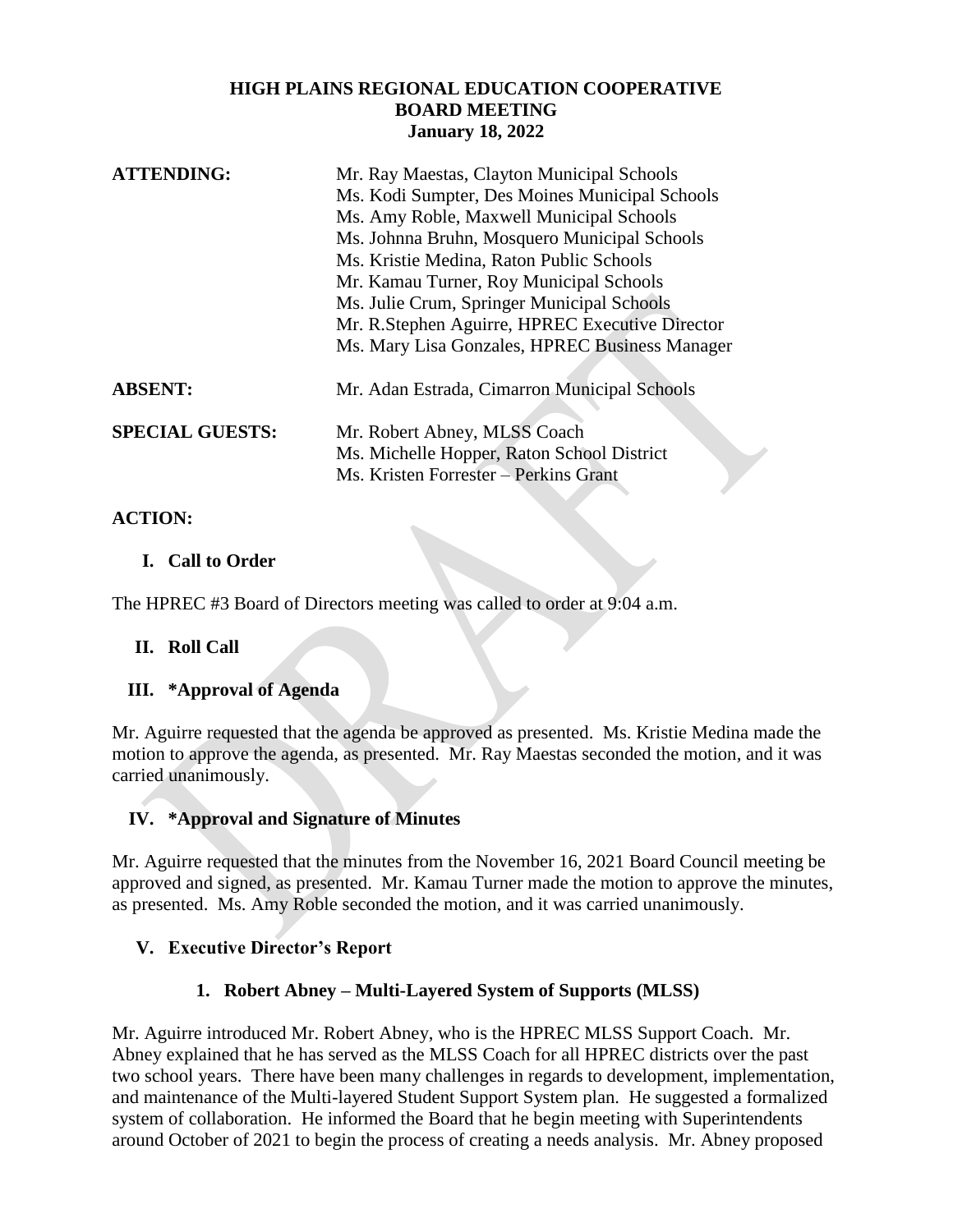to the Board that Superintendents agree to commit their school staff to collaborate, to agree upon three or four dates for virtual collaboration meetings, agree to find and commit one instructional leader from their districts to help support the planning and facilitation of this collaboration, and lastly, reserve judgement on the effectiveness of said collaboration until the end of FY23. The Board discussed professional learning days and the options for making this project work. Ms. Kristie Medina requested that he provide the Board with a formalized proposal that outlines these things so they can further review before committing to the process. Ms. Kodi Sumpter and the Board thanked Mr. Abney for his hard work and presentation.

#### **2. Kristie Medina – Raton Public Schools Superintendent**

Mr. Aguirre informed the Board that Raton Schools will provide information regarding Virtual Tutoring. Ms. Kristie Medina introduced her Principal, Ms. Michelle Hopper to provide a brief presentation on their experience. Ms. Hopper explained that Raton Schools utilized Family Income Index funds to dive into Virtual Tutoring with Mr. Michael Gallegos through PCG. Their focus was Ed Recovery with TutorEd. This program is very comprehensive. Ms. Hopper provided the Board with an overview of their experience, including the coordination, content specifications, project execution, and program design. Ms. Kodi Sumpter thanked Ms. Hopper for her presentation and information.

#### **3. Kristen Forrester – Perkins Grant**

Mr. Aguirre informed the Board that HPREC has contracted with Ms. Kristen Forrester to be the Carl Perkins Project Coordinator. Ms. Kristen Forrester provided the Board with an overview of the Next Gen CTE Project and the Carl Perkins Grant Project. This year, the Next Gen CTE project continued with the FAA Drone Pilot certification project. Del Sol Aviation provided two days of on-site instruction to students before testing them at the Del Sol Aviation facility in Albuquerque. There were twenty-two students who passed the FAA Unmanned Aircraft Drone Certification Program this year. Our plan is to try and move forward with the next step of adding a GPS (Global Positioning System) and a GIS (Geographic Information System) component to the course. We will keep you posted. The Federal Carl Perkins Project includes welding, wind energy, and mixed construction. We have not been able to make any progress with the welding project since Luna Community College has not been able to offer regional training due to shortage of instructors. Last year, we purchased Augmented Reality Welding Simulators that are currently being rotated throughout Region C schools for student use. We also trained two instructors in October of 2021 to deliver instruction to designated staff at each member school on the use and operation of these units. The wind energy technician certification project will move forward in the spring semester of 2022 with courses being offered by Mesalands Community College. There will be three courses: RNBL 1010-intro to Renewable Energy; COMM 1050- Intro to Communication Technology; and WIND 1400-Climb Safety Class. We will provide more information on dates and travel information as we identify students and school personnel. The students will also take courses in the fall to complete their IRET certification. The goal of the mixed construction trades project is to partner with the NM Construction Trades Building Council to deliver MC3 Pre-apprenticeship online curriculum to approximately twenty-four students. Students will also receive OSHA 10 and First Aid/Safety/CPR certification. Personnel have been trained, and delivery of the program should start in the spring of 2022. Ms. Kristen Forrester also discussed the Career Technical Education Region C/REC 3 meeting on February 15th that Dense Ojeda has organized. She also reviewed the project funding, projected plans for moving forward, and several reports that help districts see how the CTE affects this area. Mr. Aguirre and the Board thanked Ms. Forrester for all her work and great presentation.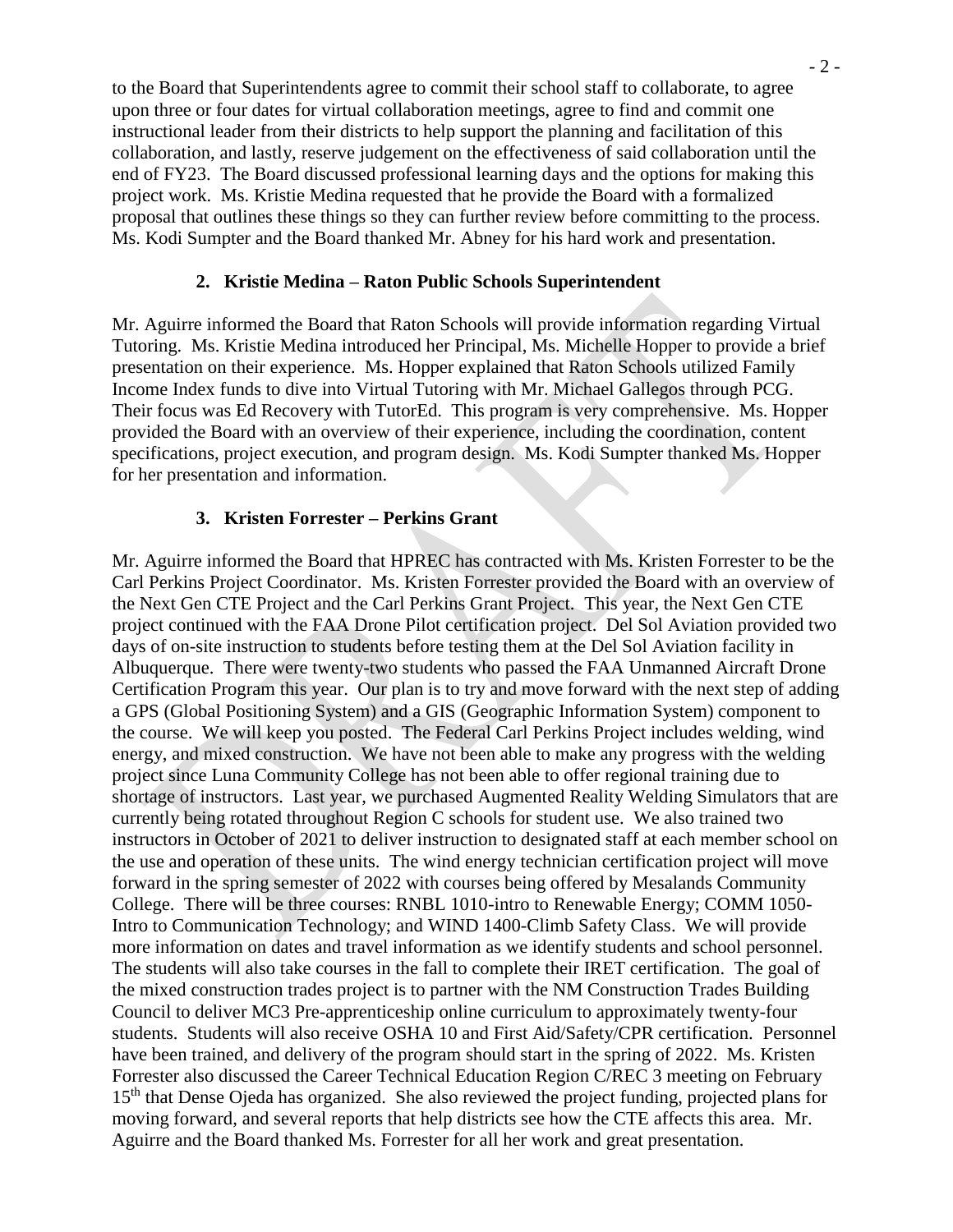#### **4. Online Bus Driver Training**

Mr. Aguirre provided the Board with a brief overview of the HPREC Online Bus Driver Training project. During the crisis with having enough bus drivers that are certified, it would be a great way to give existing drivers the training they need to maintain certification. This is available to regional schools at a rate of \$50 per fiscal year, per driver.

# **5. Legislative Update**

Mr. Aguirre informed the Board that there are (3) education bills currently being discussed during the legislative session that they need to be aware of: (1) HB13 – which is amending sections of the teacher residency act; (2) HB44 – which is requiring public schools and public and private post-secondary educational institutions to adopt policies and procedures addressing affirmative consent and prevention of sexual assault, domestic violence, dating violence, harassment, and stalking; and (3) HB45 – relating to school personnel, providing for program units for licensed school employees certified by the national board for professional learning standards. He also informed the Board that RECs will most likely receive a flat budget appropriation. It appeared initially that funding was being cut, but now we're hopeful it will at least stay the same. Mr. Aguirre also informed the Board that the suggested salary increase of 7% will be looked at closely. Legislators are looking at giving educators and staff a 3% increase on April  $1<sup>st</sup>$ , with an additional 4% on July  $1<sup>st</sup>$ . Ms. Johnna Bruhn mentioned that during the Superintendent meetings, there is pushback to try and get them to hold off until after July  $1<sup>st</sup>$  for the entire 7% increase. Mr. Aguirre discussed the upcoming changes to the UCOA (Uniform Chart of Accounts). He has been selected by his peers to represent the RECA group at the meetings with Dr. Martens. The changes are an attempt to meet the challenges of having everyone in the state provide the same type reporting when the LFC requests information. These changes are anticipated to take effect in the next fiscal year.

# **6. Procured Contracts**

Mr. Aguirre provided the Board with a list of the available contracts that have already been through the RfP process. These pre-bid contracts can be utilized by all school districts, state agencies, and local public bodies across the state. He also informed Superintendents that during a recent procurement discussion in the legislative session, there was urgency to make sure your CPO's are maintaining their certification.

# **7. REC Building Update**

Mr. Aguirre informed the Board that we are planning to patch our roof (as needed) this coming spring due to normal wear and tear. We are also losing our tenants (Kastler Law Office) at the end of February. Mr. Kastler has decided to retire. This income has been a great source for HPREC over the last several years, but we are okay with having those offices vacated at this time, especially during this pandemic.

# **8. HPREC Network**

Mr. Aguirre informed the Board that we are in the process of updating our existing servers. This is being done primarily for Cyber Security. He advised Superintendents to be alert, and take a look at their current technology situations to ensure they are prepared for the worst. There have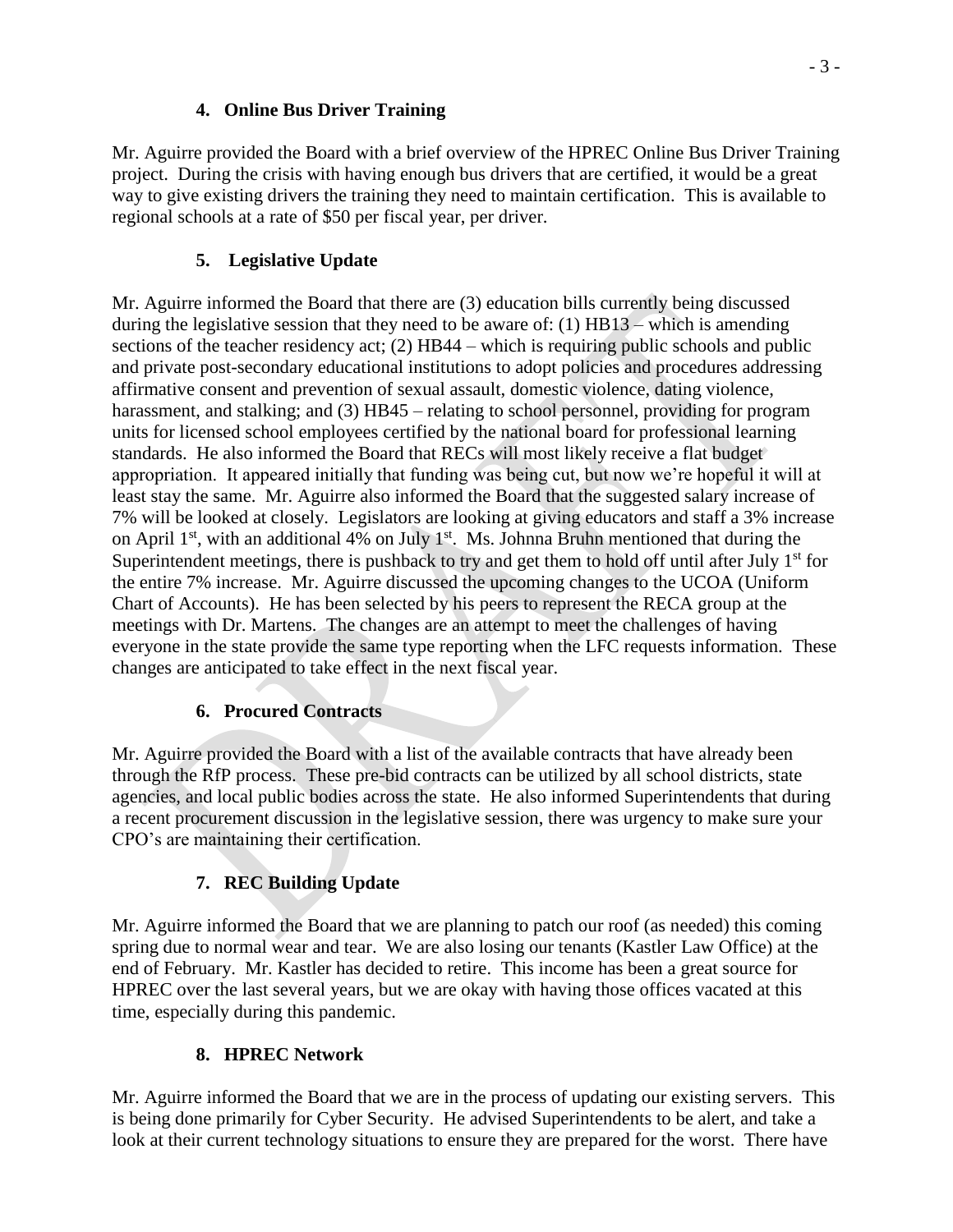been several cyber security attacks across the state recently, and we always think it will not happen to us. He also suggested that our IT consultant is available to help with assessments, as needed.

## **VI. Financial Report**

# **1. REC Financial Quarterly**

Ms. Mary Lisa Gonzales provided the Board with a copy of the recent REC Financial Cash Report that was submitted to the NMPED. This provides them with a snapshot of the financial status of the REC at this time.

## **2. \*Expenditures**

Mr. Aguirre presented a list of expenditures for the period 11/13/2021 through 01/11/2022 to the Board for approval. Ms. Johnna Bruhn moved to approve the expenditures, as presented. Mr. Kamau Turner seconded the motion, and it was carried unanimously.

## **3. \*BARS & Transfers**

Mr. Aguirre presented a list of BARS and Transfers to the Board for approval. Ms. Kristie Medina made the motion to approve the BARS and Transfers, as presented. Ms. Johnna Bruhn seconded the motion, and it carried unanimously.

## **VII. \*Executive Session**

- **a. Limited Personnel Matters 10-15-1, H-2**
- **b. Pursuant to 10-15-1, H-2 Limited Personnel Matters, Executive Director's Contract**

Ms. Kodi Sumpter informed the Board that she would like to move into Executive Session to discuss limited personnel matters and the Executive Director's contract and evaluation. Mr. Kamau Turner made the motion to convene into Executive Session to discuss limited personnel matters, including the Executive Director's contract and evaluation. Mr. Kristie Medina seconded the motion, and the Board was polled: Ms. Kodi Sumpter-yes; Ms. Johnna Bruhn-yes; Ms. Kristie Medina-yes; Mr. Kamau Turner-yes; and Ms. Julie Crum-yes.

The Board convened into Executive Session at 11:27 a.m.

Ms. Kristie Medina made the motion to re-convene into regular session. Mr. Kamau Turner seconded the motion, and the Board was polled: Ms. Kodi Sumpter-yes; Ms. Johnna Bruhn-yes; Ms. Kristie Medina-yes; Mr. Kamau Turner-yes; and Ms. Julie Crum-unavailable.

The Board re-convened into regular session at 11:53 a.m.

Upon returning from Executive Session, Ms. Kodi Sumpter announced that the Board will take action on Mr. Aguirre's contract and salary at the next regularly scheduled board council meeting on Tuesday, April 19, 2022, after the Legislative Session.

## **VIII. Comments from Participants**